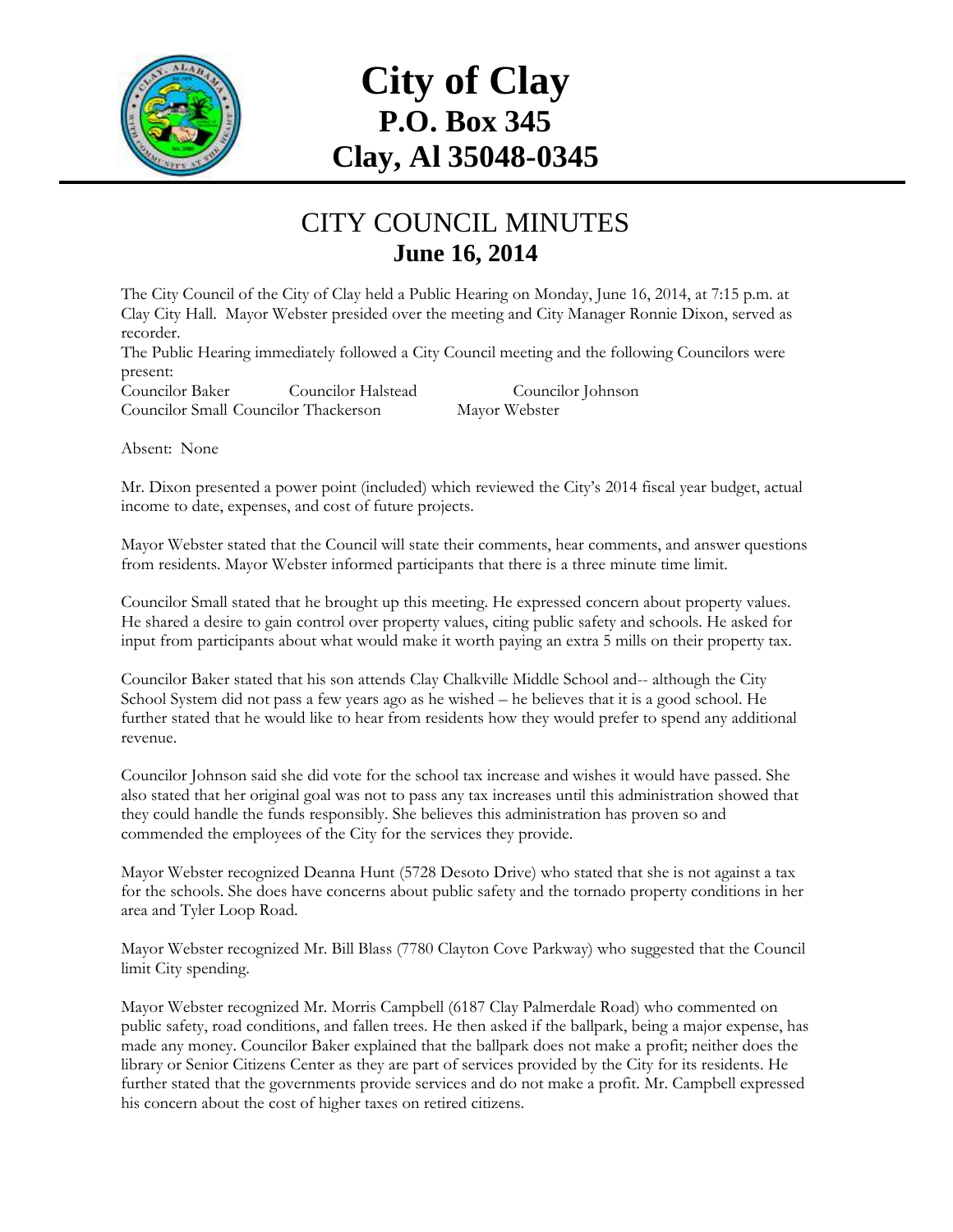

## **CITY OF CLAY CITY COUNCIL MINUTES June 16, 2014**

Mayor Webster recognized Ms. Sherry George (6245 Clay Palmerdale Road) who encouraged the Council to consider better use of their funds. She suggested the City provide necessary services such as garbage pickup instead of providing more recreational outlets if a property tax is implemented. Ms. George clarified that she is in favor of the current ballpark and library which provide services for children, but maintained that the City needn't build batting cages or a dog park.

Mayor Webster recognized Ms. Dana Henry (6120 Eagle Ridge Drive) who questioned whether any of the funds raised will be earmarked or put in the General Fund. Mayor Webster answered that the funds will likely go into the General Fund to cover expenses such as repaving roads, an estimated 4.5 million dollar expense. He further explained to residents that this administration has passed and adhered to a budget to prove responsibility.

Mayor Webster recognized Ms. Michelle Olson (6525 Chrissy Drive) who complained about the City repaving half of her road, her neighbors, and Public Safety.

Mayor Webster recognized Mr. Buddy Williams (7256 Self Road) who reiterated the problem with earmarking money is that the funds are not available for all projects and that residents have to trust the politicians with the tax funds. He asked the Council to spend wisely, prioritize necessary projects, and wait until funds are available to undertake other projects.

Mayor Webster recognized Mr. Robert Davis (6228 Clay Palmerdale Road) who said that he is against the property tax because he is on a fixed income and does not use the services the City provides.

Mayor Webster recognized Mr. Ronald Jo Moore (business owner in Clay) who stated that he is against the property tax.

Mayor Webster recognized Ms. Christy McKee (6304 Canterbury Road) who spoke in favor of the property tax. She suggested the current City of Clay environment will die without a property tax.

Mayor Webster recognized Mr. Andy Driggers (5517 Garden Valley Lane) who asked the Council what the Economic Development Committee –whose job is to entice new businesses into the City - has accomplished. He stated that he would like to see the Economic Development Committee do more in the city. He discussed other forms of government as options for saving funds. He asked the Council to enforce the ordinances in place.

Mayor Webster recognized Ms. Gail Kosher (7090 Goodner Mountain Road) who stated that she does not believe the Council should implement a tax until the Council can account for the funds they currently spend. The Mayor and Council reminded her that she can submit a records request form. She balked at the \$0.25 copy fee and \$15.00 hourly research fee.

Mayor Webster recognized Ms. Jennifer Fitzpatrick (6780 Ambassador Drive) who related that she is unsure of her position on the property tax yet. She commented on the decline in her property's market value. She spoke about the age disparity and encouraged the community to meet in the middle for any progress to be made.

Mayor Webster recognized Mr. Ron Self (7239 Weems Road) who stated he has lived in Clay all his life and owns businesses in Clay and Chalkville. He said he would either have to eat the tax or pass it on to